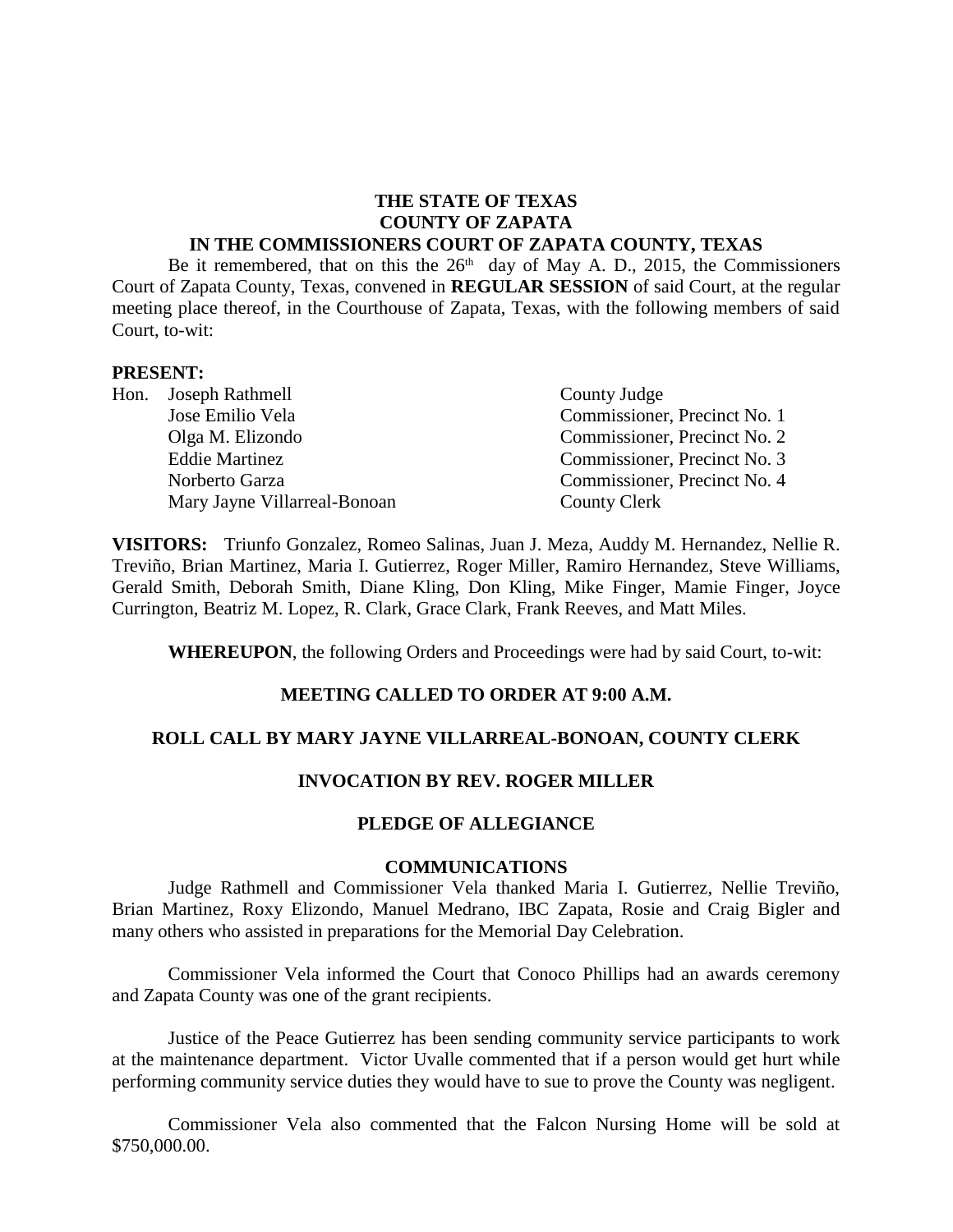### **ORDER APPROVING COMMISSIONERS COURT MINUTES OF MARCH 9 AND 23 AND APRIL 13, 2015**

Motion was made by Commissioner Garza, seconded by Commissioner Vela, to approve Commissioners Court Minutes of March 9 and 23, and April 13, 2015 as presented by Hon. Mary Jayne Villarreal-Bonoan, County Clerk.

The above motion, being put to a vote, was approved by the affirmative vote of all members of the Court.

### **ORDER APPROVING INVOICES**

Motion was made by Commissioner Vela, seconded by Commissioner Garza, to approve invoices as presented by Triunfo Gonzalez. .

The above motion, being put to a vote, was approved by the affirmative vote of Commissioner Garza, Martinez, and Elizondo. Commissioner Vela voted against. Motion carried.

### **ORDER APPROVING CHECKS ISSUED**

Motion was made by Commissioner Vela, seconded by Commissioner Garza, to approve checks issued as requested by Hon. Romeo Salinas, County Treasurer.

The above motion, being put to a vote, was approved by the affirmative vote of Commissioner Garza, Martinez, and Elizondo. Commissioner Vela voted against. Motion carried.

#### **LEGISLATIVE UPDATE BY HECTOR URIBE**

Legislative Update by Hector Uribe (NOT PRESENT), will be rescheduled for the next meeting.

# **PROCLAMATION ON NATIONAL CHILDREN'S MENTAL HEALTH AWARENESS MONTH APPROVED MAY 11, 2015**

Judge Rathmell read the proclamation on National Children's Mental Health Awareness Month which was approved on May 11, 2015. Manuel Castillon was present and thanked Commissioner Vela for his contribution. He also stated that they are looking into purchasing property to build a facility. *(This item was not on the agenda for this meeting.)*

### **ORDER APPROVING AMENDMENT AND CLARIFICATION OF ARM ORDINACE**

Motion was made by Commissioner Vela, seconded by Commissioner Martinez, to approve to amend and clarify certain written rules within the Zapata County ARM Ordinance as requested by Hon. Jose E. Vela, Commissioner Pct. 1. The amendment should also allow Commissioners Court to set the fees. Routine inspections are also to be conducted.

The above motion, being put to a vote, was approved by the affirmative vote of all members of the Court.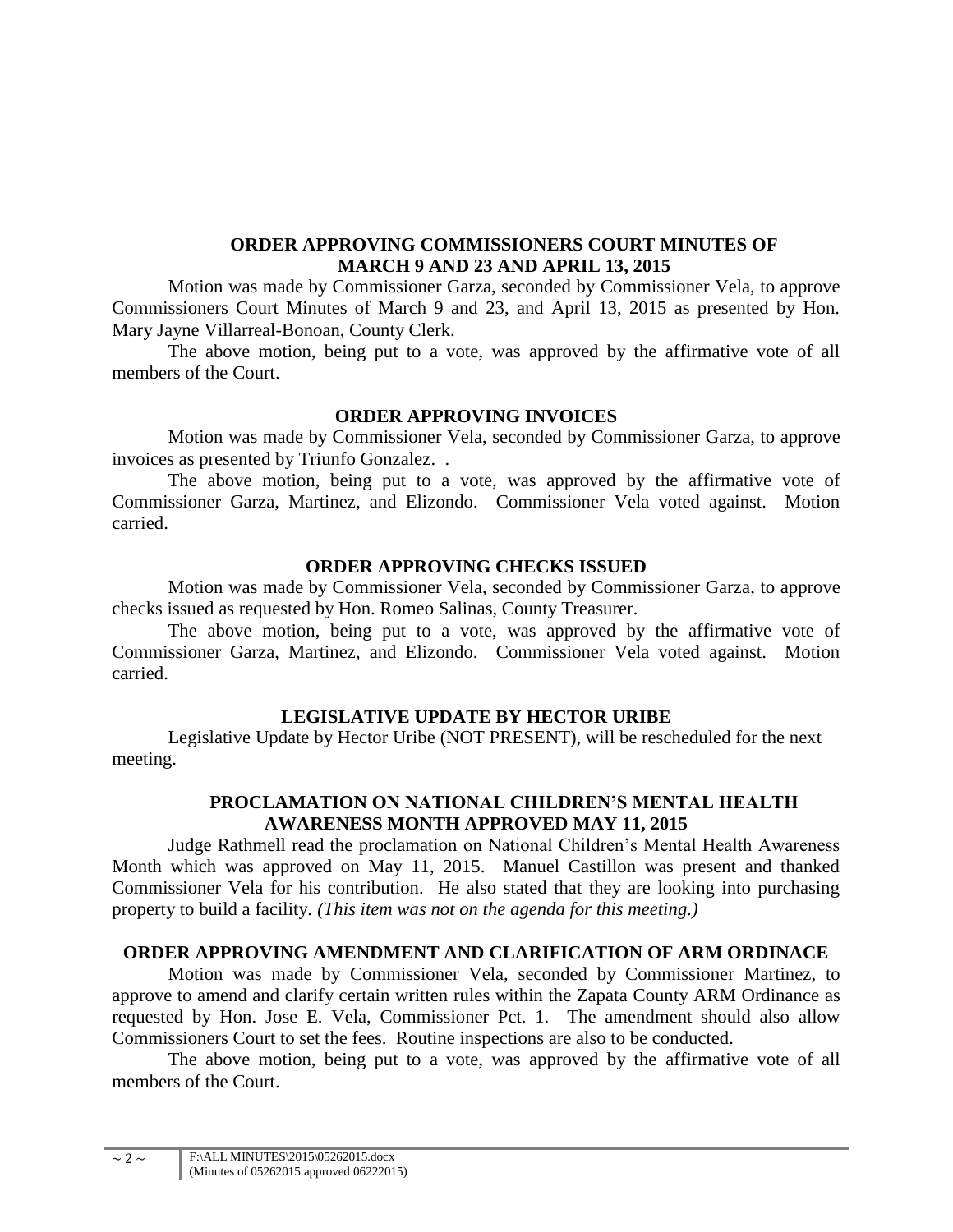# **ORDER APPROVING APPOINTMENT OF ADDITIONAL MEMBERS TO JOIN ZAPATA COUNTY HISTORICAL COMMISSION**

Motion was made by Commissioner Garza, seconded by Commissioner Martinez, to approve the appointment of two additional members, Guadalupe Jose Villarreal, Jr., and Ma. Concepcion Villarreal, to join the Zapata County Historical Commission as requested by Hon. Jose E. Vela, Commissioner Pct. 1.

The above motion, being put to a vote, was approved by the affirmative vote of all members of the Court.

# **ORDER APPROVING REQUEST BY FARMERS & ARTISANS MARKET COMMITTEE TO USE ZAPATA COUNTY COMMUNITY CENTER PARKING LOT**

Motion was made by Commissioner Garza, seconded by Commissioner Martinez, to approve request by Farmers & Artisans Market Committee to use Zapata County Community Center parking lot to hold their monthly event every first Saturday of each month as requested by Hon. Jose E. Vela, Commissioner Pct. 1.

The above motion, being put to a vote, was approved by the affirmative vote of all members of the Court.

### **ORDER APPROVING TRANSFERS FOR PRECINCT 4**

Motion was made by Commissioner Martinez, seconded by Commissioner Garza, to approve the following transfers for Precinct 4:

| a.             |                                                                         | <b>Baldomero Flores</b> |                            |                   |  |
|----------------|-------------------------------------------------------------------------|-------------------------|----------------------------|-------------------|--|
|                | From:                                                                   | 15-014-Slot#2           | <b>Equipment Operator</b>  | $$11.59$ per hour |  |
|                | To:                                                                     | $10-014-Slott#2$        | <b>Equipment Operator</b>  | \$12.59 per hour  |  |
| $\mathbf{b}$ . | <b>Raul Ontiveros</b>                                                   |                         |                            |                   |  |
|                | From:                                                                   | 10-004-Slot#3           | <b>CDL</b> Driver          | $$11.12$ per hour |  |
|                | To:                                                                     | 15-014-Slot#1           | <b>Equipment Operator</b>  | \$12.59 per hour  |  |
| c.             | <b>Homero Gonzalez</b>                                                  |                         |                            |                   |  |
|                | From:                                                                   | 10-004Slot#2            | Labor/Maintenance          | $$10.00$ per hour |  |
|                | To:                                                                     | $10-004-Slott#3$        | <b>Driver</b>              | \$11.12 per hour  |  |
| d.             | <b>Felix Garcia</b>                                                     |                         |                            |                   |  |
|                | From:                                                                   | 15-014-Slot#4           | Labor/Maintenance          | \$8.82 per hour   |  |
|                | To:                                                                     | 10-004-Slot#2           | <b>Truck Driver/Welder</b> | \$10.00 per hour  |  |
| е.             | Mirta Medina                                                            |                         |                            |                   |  |
|                | Building & Maintenance \$8.00 per hour<br>10-004-Slot#5<br><b>From:</b> |                         |                            |                   |  |
|                | To:                                                                     | 15-014-Slot#4           | Labor/Maintenance          | \$8.82 per hour   |  |
| f.             | Position to be vacant Building & Maintenance \$8.00 per hour.           |                         |                            |                   |  |

as requested by Hon. Norberto Garza, Commissioner Pct. 2.

The above motion, being put to a vote, was approved by the affirmative vote of all members of the Court.

# **ORDER APPROVING PAY INCREASE FOR VICTOR DANIEL MARTINEZ**

Motion was made by Commissioner Martinez, seconded by Commissioner Garza, to approve a pay increase for Victor Daniel Martinez from \$9.70 per hour to \$11.70 per hour. Mr.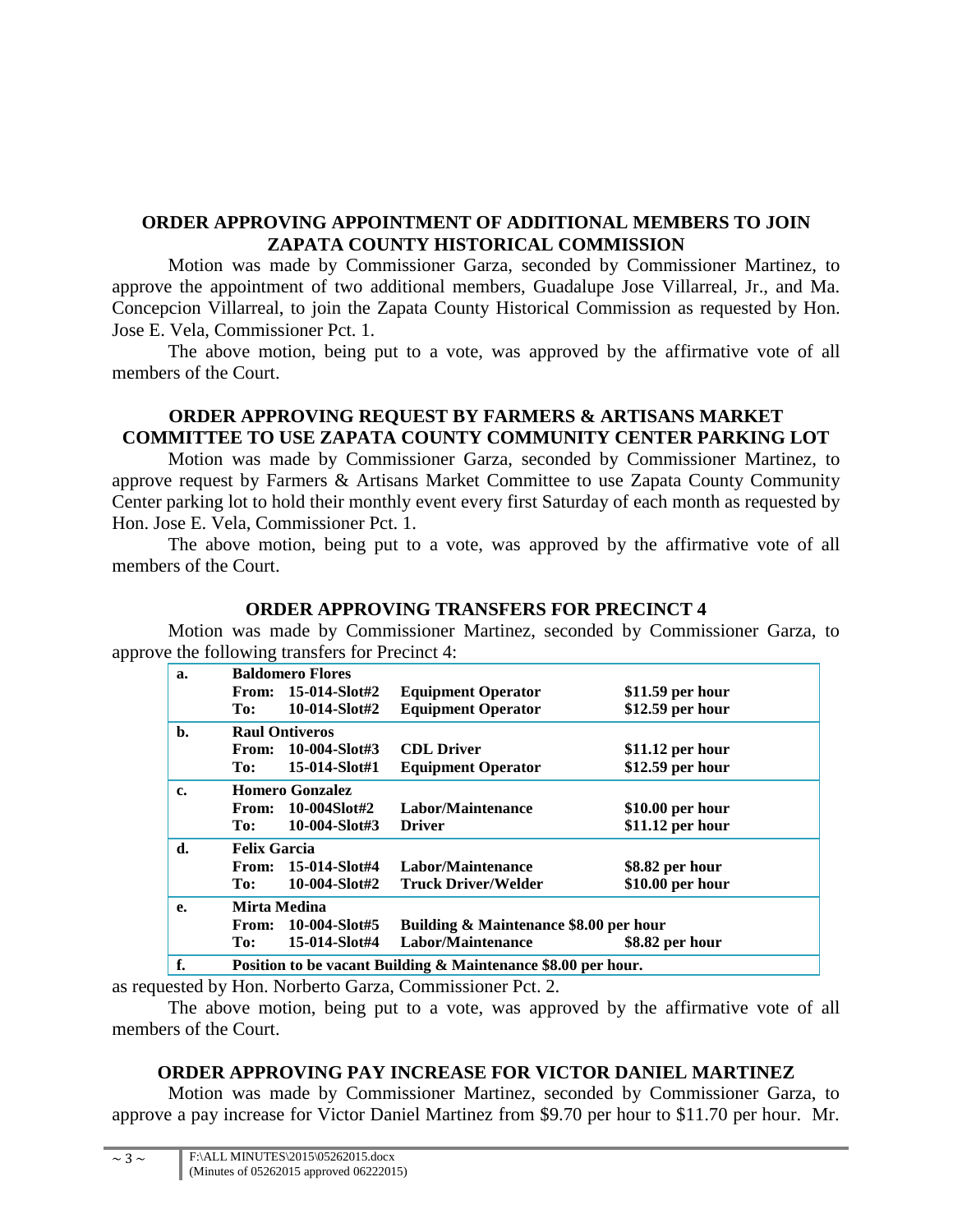Martinez has fulfilled all requirements of the State of Texas and is authorized to practice as a Class D Water Plant Operator. Funding will be obtained from line item 80-600-0227 License Stipends.

The above motion, being put to a vote, was approved by the affirmative vote of all members of the Court.

# **ORDER TO APPROVE ALLOWING FIRE CHIEF TO PAY NECESSARY EXPENSES FOR AMBULANCE UNIT REPAIRS OUT OF TOBACCO FUND**

Motion was made by Commissioner Elizondo, seconded by Commissioner Martinez, to approve allowing Fire Chief pay necessary expenses for all ambulance unit repairs from the Tobacco Fund in the amount of \$25,000.00 as requested by Fire Chief Juan J. Meza, Fire Department.

The above motion, being put to a vote, was approved by the affirmative vote of all members of the Court.

### **ORDER APPROVING THE 2015-2016 INSURANCE RENEWAL**

Motion was made by Commissioner Garza, seconded by Commissioner Martinez, to approve the 2015-2016 insurance renewal, to include cyber liability of personal information of employees effective May 1, as requested by Nellie R. Treviño, Personnel Director.

The above motion, being put to a vote, was approved by the affirmative vote of all members of the Court.

### **ORDER TO TABLE REQUEST BY JUAN CRUZ REGARDING ESTABLISHING A WIND REINVESTMENT ZONE IN ZAPATA COUNTY**

Motion was made by Commissioner Garza, seconded by Commissioner Vela, to table request by Juan Cruz regarding the overview of Bordas Wind Energy and discussion/action regarding establishing a Wind Reinvestment Zone in Zapata County, including granting the authority to publish notice of the proposed reinvestment zone in the local newspaper for designation of such Wind Reinvestment Zone and matters related thereto as requested by Juan Cruz, J. Cruz & Associates.

The above motion, being put to a vote, was approved by the affirmative vote of all members of the Court.

### **ORDER APPROVING INSTALLATION OF SPEED HUMP**

Motion was made by Commissioner Garza, seconded by Commissioner Vela, to approve installation of a speed hump at the following address:

315 Gonzalez Street – Falcon Shores Subdivision

as requested by Hon. Jose E. Vela, Commissioner Pct. 1.

The above motion, being put to a vote, was approved by the affirmative vote of all members of the Court.

# **ORDER APPROVING LINE ITEM TRANSFERS**

Motion was made by Commissioner Garza, seconded by Commissioner Vela, to approve the following line item transfer: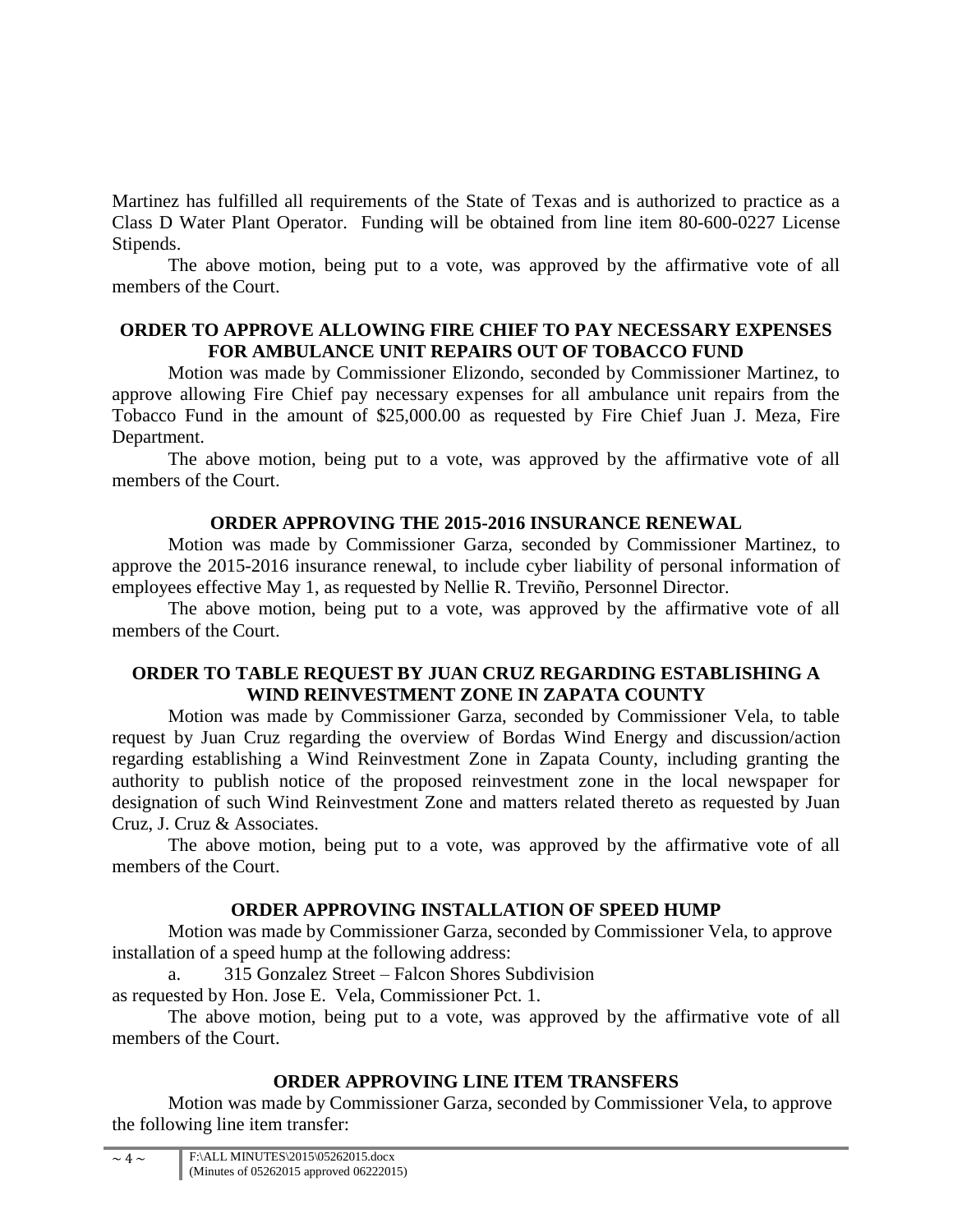|              | <b>Department</b>              | <b>Line Item</b> | <b>Fund</b>                             | Amount     |
|--------------|--------------------------------|------------------|-----------------------------------------|------------|
| <b>From:</b> | <b>Zapata Community Center</b> | 10-518-427       | Travel & Per Diem                       | \$1,000.00 |
| To:          | <b>Zapata Community Center</b> | 10-518-454       | <b>Pavilion</b> / Fair Ground<br>Repair | \$1,000.00 |

as requested by Laura Garza, Community Center.

The above motion, being put to a vote, was approved by the affirmative vote of all members of the Court.

Motion was made by Commissioner Garza, seconded by Commissioner Vela, to approve the following line item transfer because of the 2015 Conference of the County Investment Academy 67<sup>th</sup> Annual County Treasurers Association of Texas Conference.

|     | <b>Department</b>             | <b>Line Item</b> | <b>Fund</b>                                | Amount                |
|-----|-------------------------------|------------------|--------------------------------------------|-----------------------|
|     | <b>From:</b> County Treasurer | $10-497-310$     | <b>Office Supplies</b>                     | $\frac{$2,565.00}{ }$ |
| To: | <b>County Treasurer</b>       | 10-497-427       | Workshops $&$ Travel Expenses   \$2,565.00 |                       |
|     |                               |                  |                                            |                       |

as requested by Hon. Romeo Salinas, County Treasurer.

The above motion, being put to a vote, was approved by the affirmative vote of all members of the Court.

# **MOTION WAS MADE BY COMMISSIONER GARZA, SECONDED BY COMMISSIONER MARTINEZ, TO ENTER INTO EXECUTIVE SESSION**

# **MOTION WAS MADE BY COMMISSIONER GARZA, SECONDED BY COMMISSIONER MARTINEZ, TO RETURN TO REGULAR SESSION**

# **ORDER AUTHORIZING JUDGE RATHMELL TO HANDLE ALL MATTERS PERTAINING TO OPERATIONAL PROCEDURES AT THE HELPING HANDS FOOD PANTRY AS NEEDED**

Motion was made by Commissioner Vela, seconded by Commissioner Martinez, to authorize Judge Rathmell to handle all matters pertaining to operational procedures at the Helping Hands Food Pantry as needed as requested by Hon. Joe Rathmell, County Judge.

*Executive Session is requested pursuant to Texas Government Code Title 5, Sub Chapter D, Section 551.071 Consultation with Attorney and Section 551.074 Personnel Matters.*

The above motion, being put to a vote, was approved by the affirmative vote of all members of the Court.